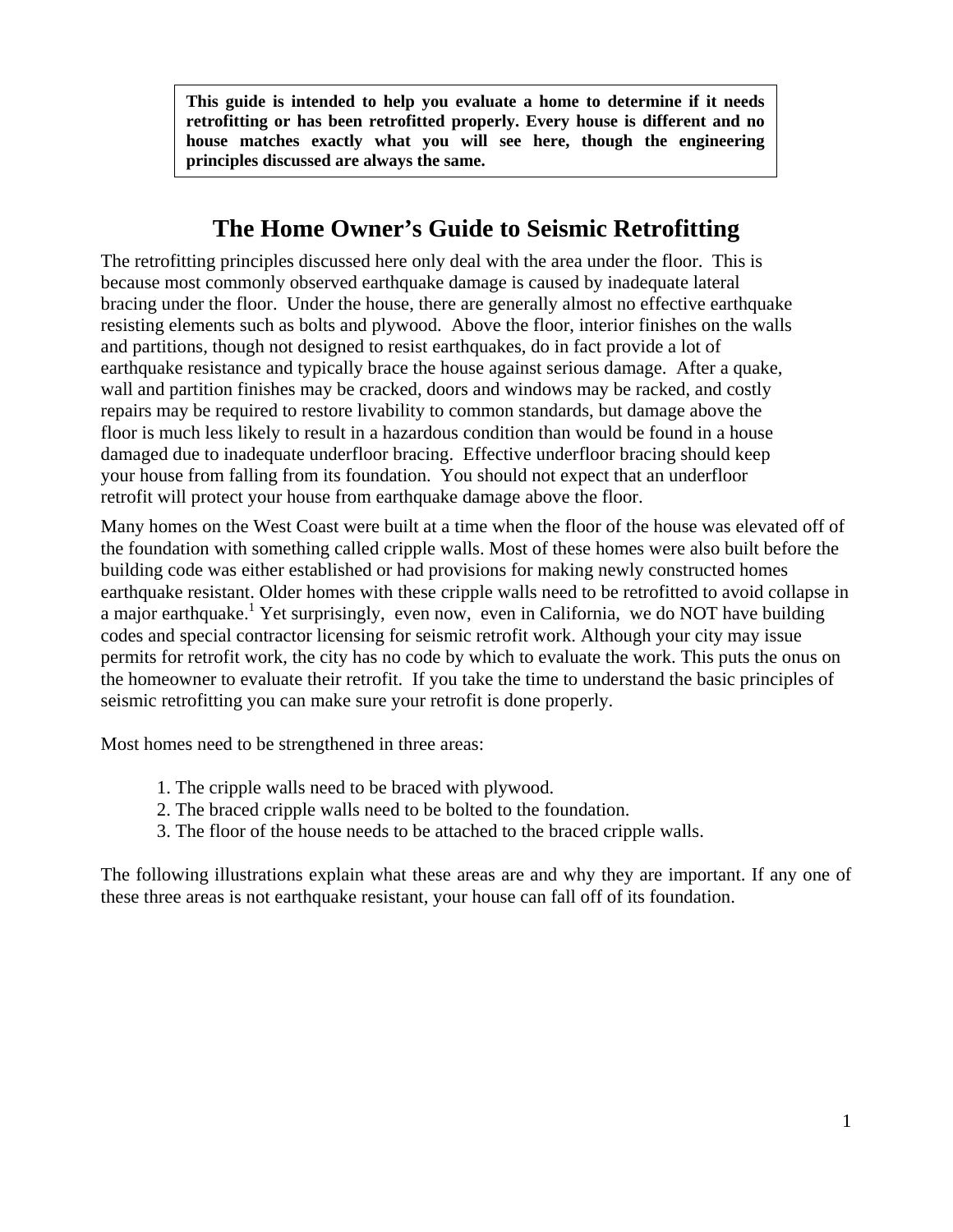# **1. Bracing the Cripple Walls with Plywood**



Figure. 1: Failure of house due to lack of cripple-wall bracing

Figure 1 shows what can happen to a house if it is not properly retrofitted with plywood on the cripple walls. History has shown that unbraced cripple walls are the first thing to fail in an earthquake and their failure usually makes the home uninhabitable.

# **2. Bolting the Braced Cripple Walls to the Foundation**



**Figure 2:** Failure of house due to lack of foundation bolts

The plywood-braced cripple walls should be bolted to the foundation to keep them from sliding off of the foundation.<sup>2</sup> Notice in Figure 2 that plywood is only on part of the cripple wall. It is not necessary to put plywood on the entire cripple wall (and its not necessary to place plywood only in the corners.) Knowing how much plywood to install involves the use of an engineering formula known as the *base shear formula*. This formula is explained later in this paper.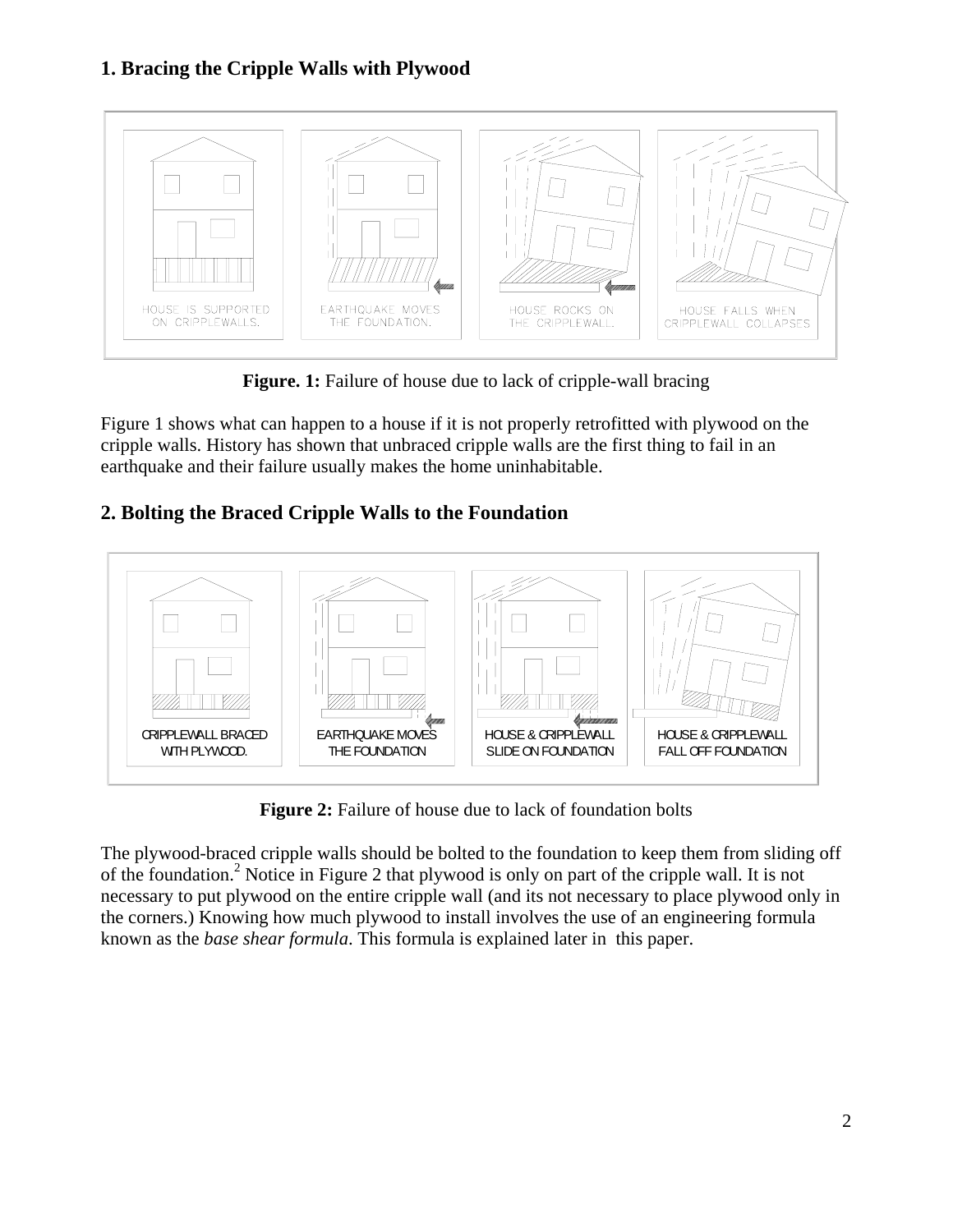### **3. Attaching the Floor of the House to the Braced Cripple Walls**



**Figure 3**: Failure due to no connection of floor to cripple wall

Attaching the floor of the house to the braced cripple walls is the third component in any effective retrofit. In Figure 3 the cripple wall is braced with plywood to prevent collapse and it is bolted to the foundation, but the floor is not attached to the braced cripple wall. This connection is strengthened with hardware called *shear transfer ties*.

The following cross-sectionals give you another view of how the house can move in the three areas during an earthquake and where the bracing will be applied to curb the movement.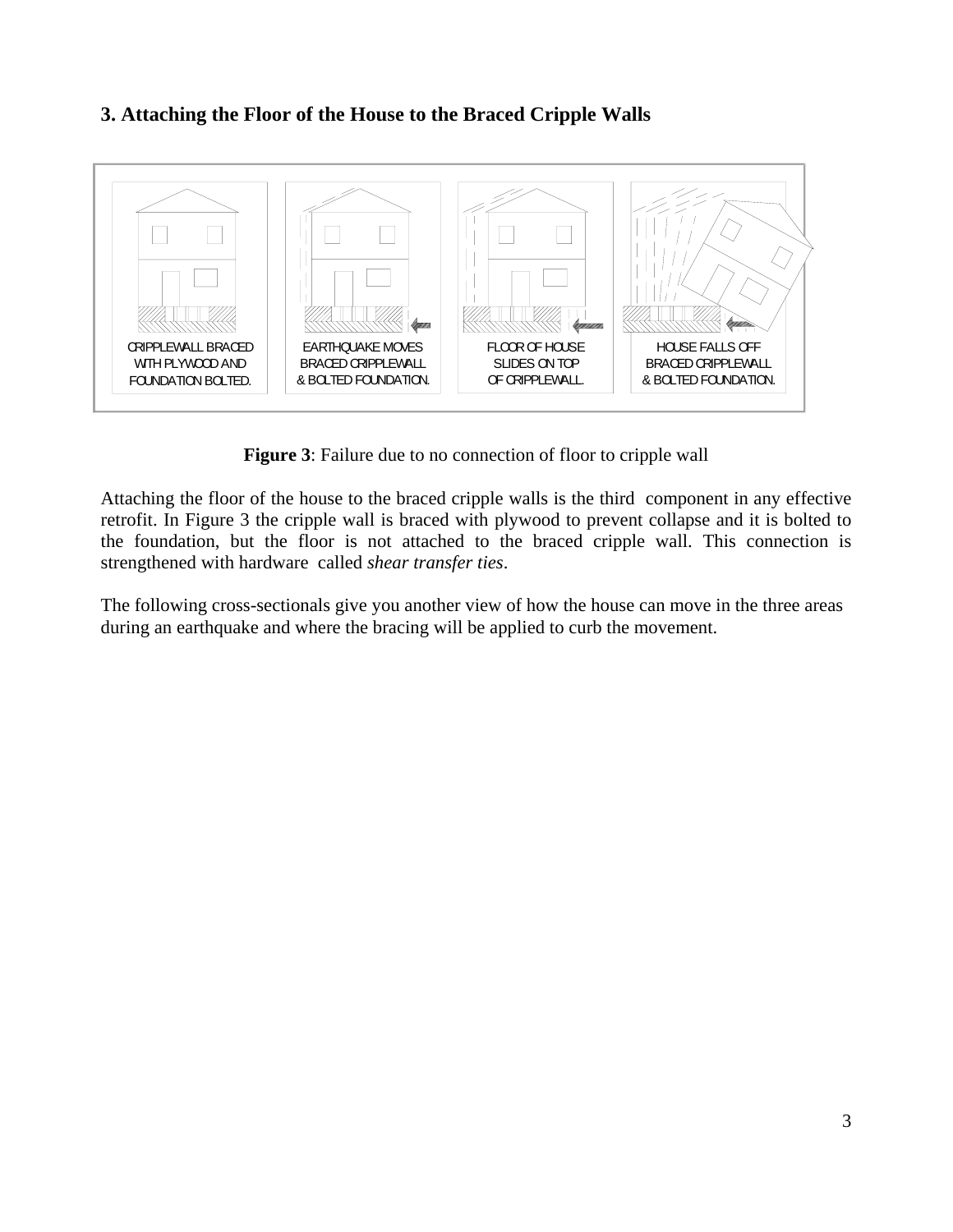

Movement prevented by bolts.



Movement prevented by plywood shear panels.



Movement prevented by shear transfer ties.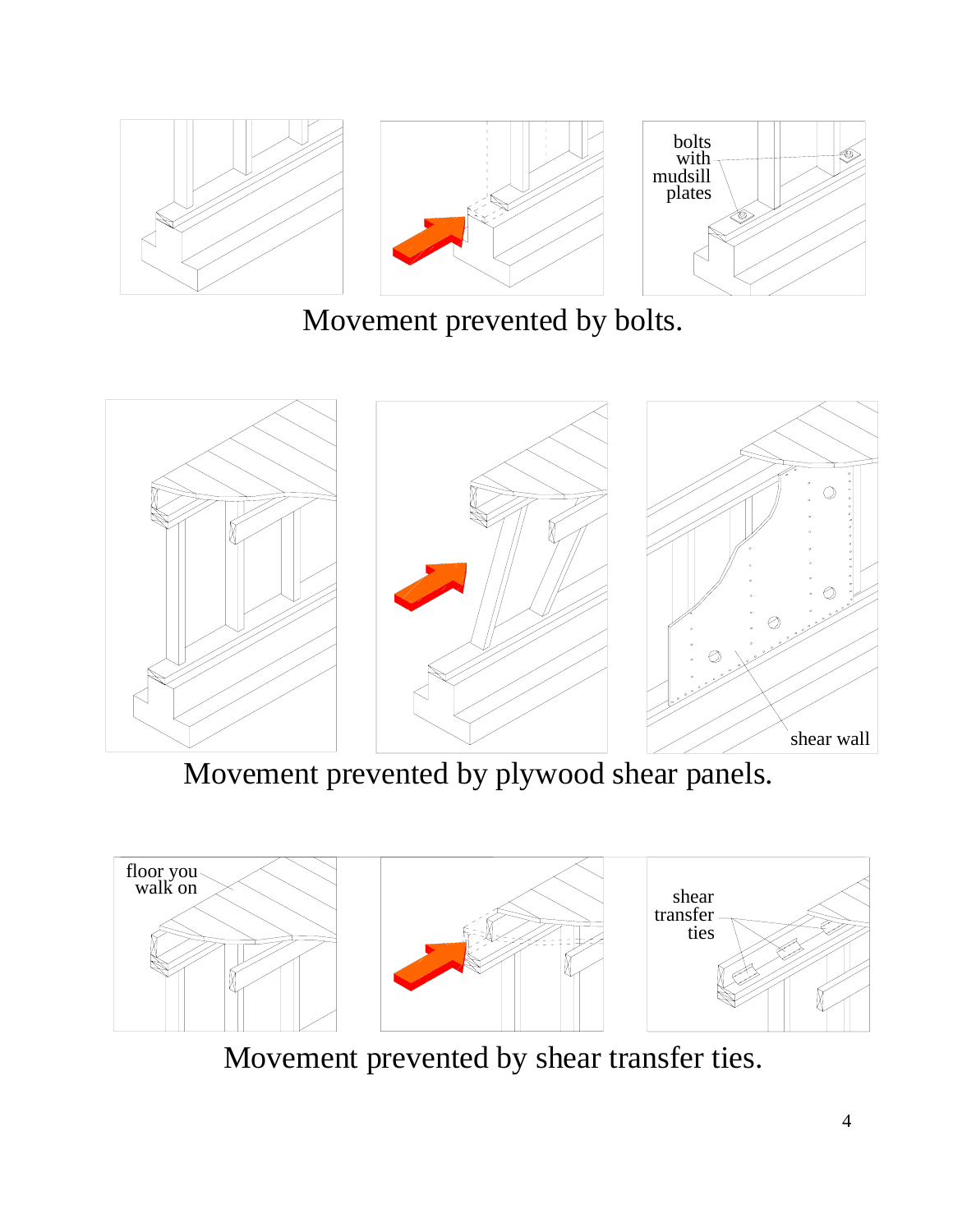### **Under your House**

Diagram 1 shows what a cripple wall would look like if you cut the floor away. As a homeowner in the Bay Area, you should be able to look under your house and identify the components shown in Diagram 1.



Diagram 2 below shows the same cripple wall after it has been retrofitted. The plywood shear wall keeps the 2x4 studs of the cripple wall from falling over in an earthquake, the bolts keep the mudsill from sliding off the foundation, and the shear transfer ties keep the floor joists from sliding off the top of the cripple wall. When you crawl under your house you should see something that looks similar to Diagram 2. Unfortunately, Most retrofitted homes are missing at least one of these components.

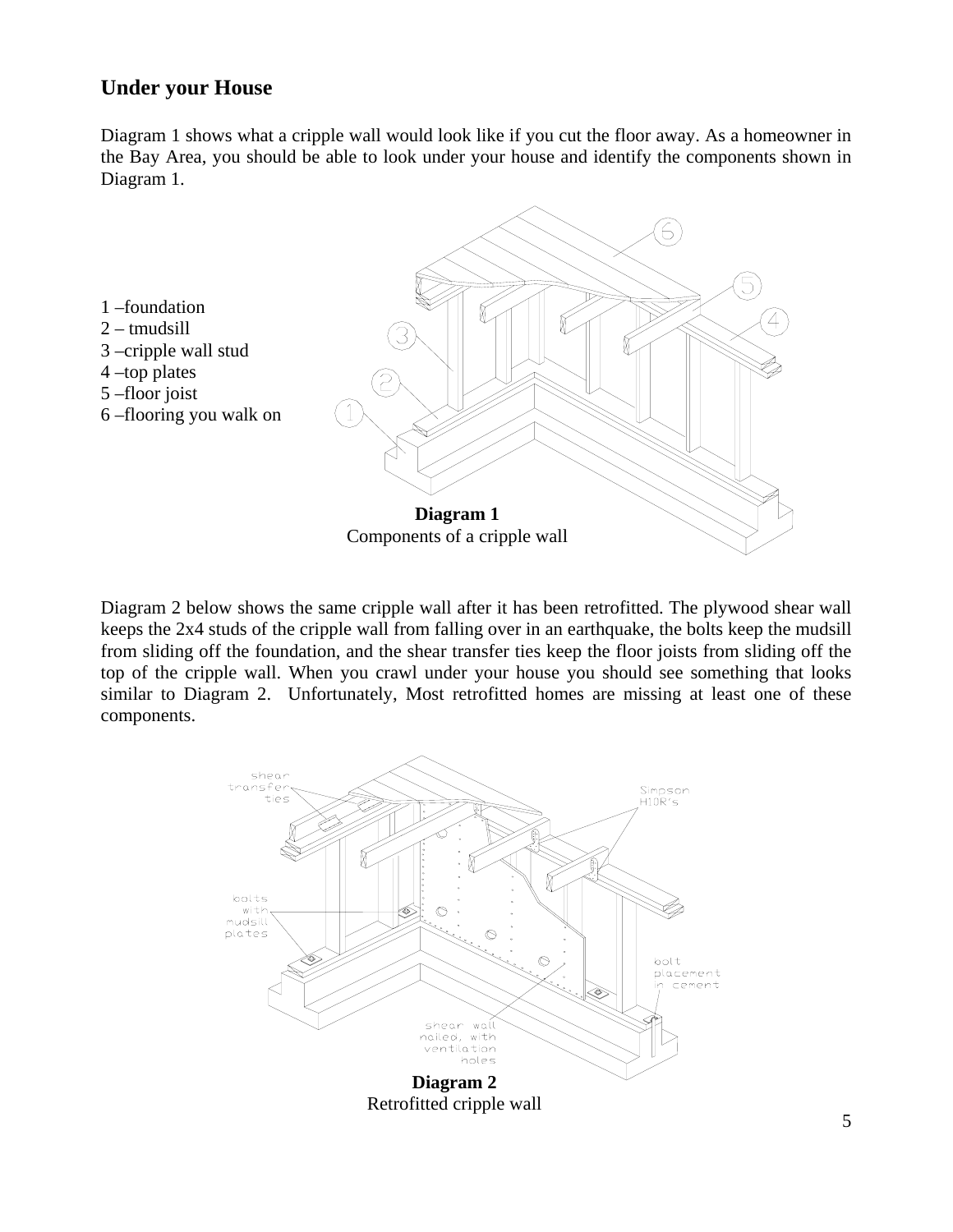# **Different Ways to Build Retrofit Shear Walls**

Retrofit plywood shear walls can be built in four different ways. The following shows those four ways starting with the least effective, and progressing to the most effective.

#### **1. Nailed Blocking Method**

This method nails 2x4 blocks between the studs into the mudsill. The plywood is then nailed to these blocks. This is the most common method used to attach the plywood to the mudsill. The 2x4 blocks are placed between the upright 2x4 studs and nailed onto the mudsill.



The plywood is then nailed into the 2x4 blocks at the bottom of the panel. The point of concern when using the nailed blocking method is that the blocks can split.



### **2. Stapled Blocking Method**

This method is identical to the nailed blocking method except staples are used as shown in Diagram 5. The American Plywood Association recommends the use of staples. A report published by the American Plywood Association states: "Staples provide a method for developing high design shear values while still using 2 inch nominal framing. The small diameter of the staple legs is not as apt to cause splitting- of the framing as are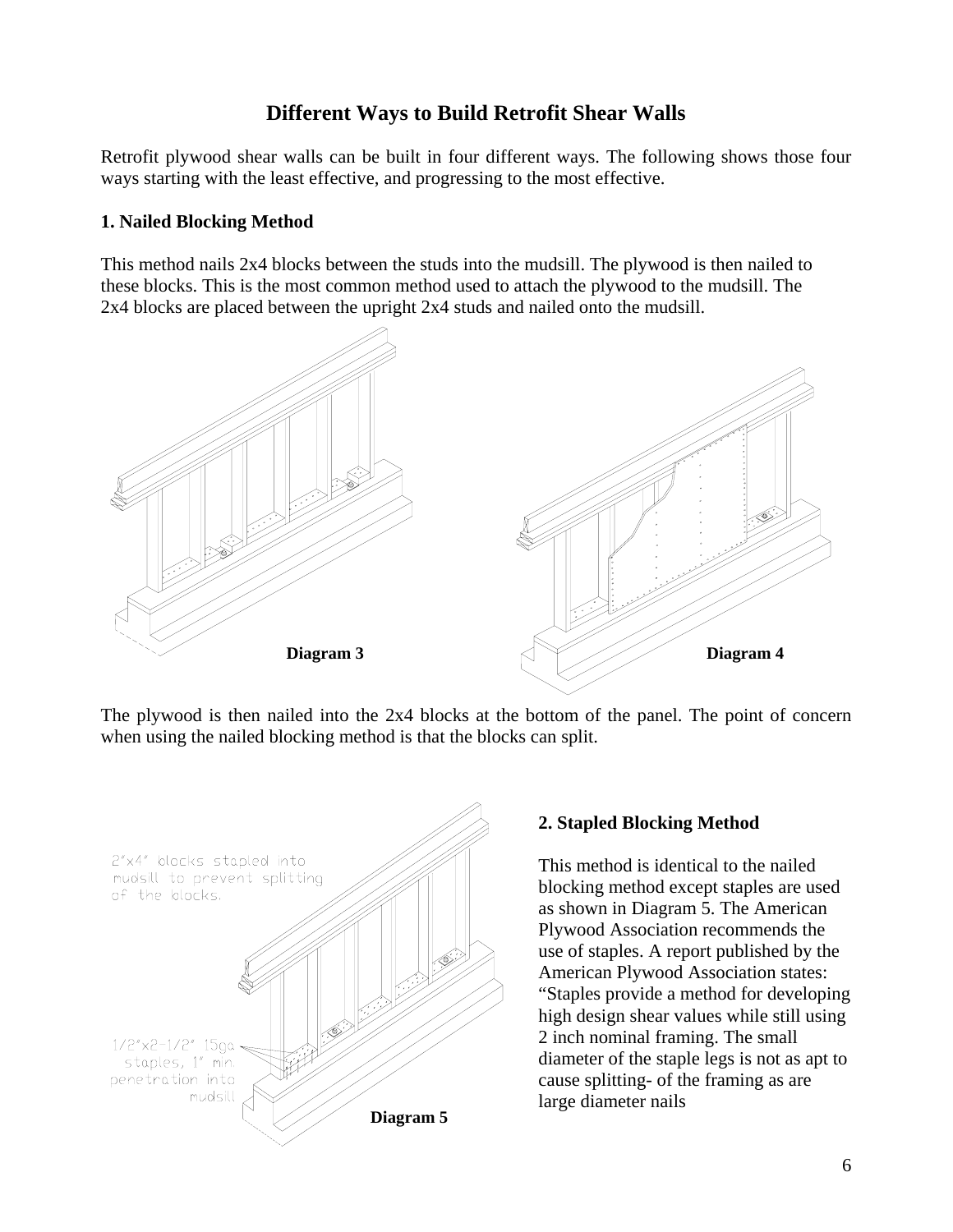

The photo above shows a block behind a shear wall that split with only four nails installed.



This photo shows a 14-inch block with **114** 2-1/2 inch staples. Notice no splitting of the block.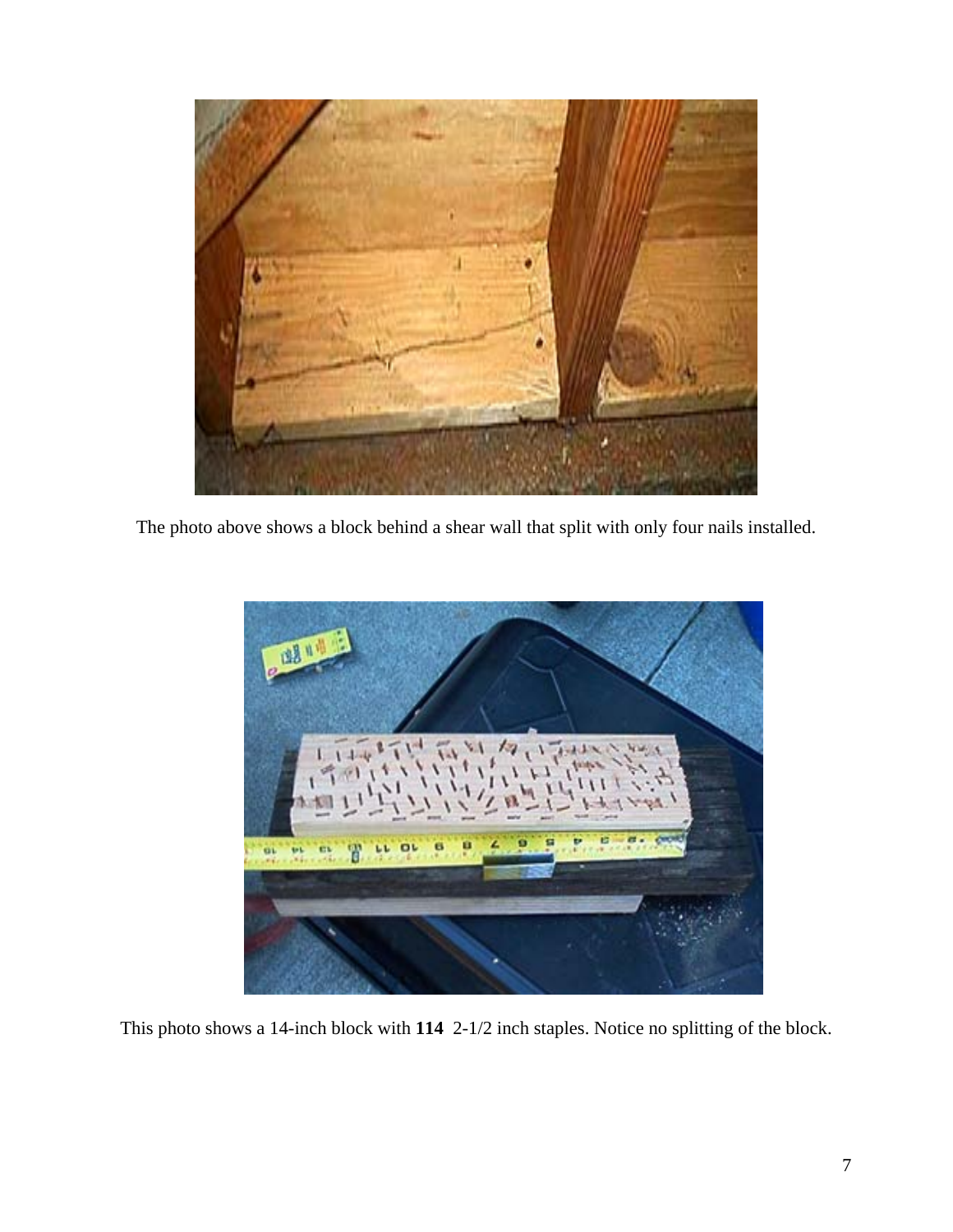### **3. Reverse Blocking Method**

Diagram 6 shows a shear wall made with reverse blocking. The reverse blocking method is quite effective in homes that have wide mudsills. The 2x4 reverse block is nailed to the plywood before the plywood and 2x4 are installed on the cripple wall. Please note that the bolts and the shear transfer ties are not shown in the drawings below.





from the side

#### **4. Flush Cut Method**

With this method the mudsill is cut flush with the 2x4 upright studs with a special saw. The lower edge of the plywood is then nailed directly into the redwood mudsill as shown in Diagram 7. This method of building a retrofit shear wall is the method that most resembles the shear walls that have been tested in laboratories by the American Plywood Association.



The International Code Council asked the American Plywood Association, the world authority on plywood construction and testing, to evaluate these four methods for creating shear walls. The following letter is the American Plywood Association's response.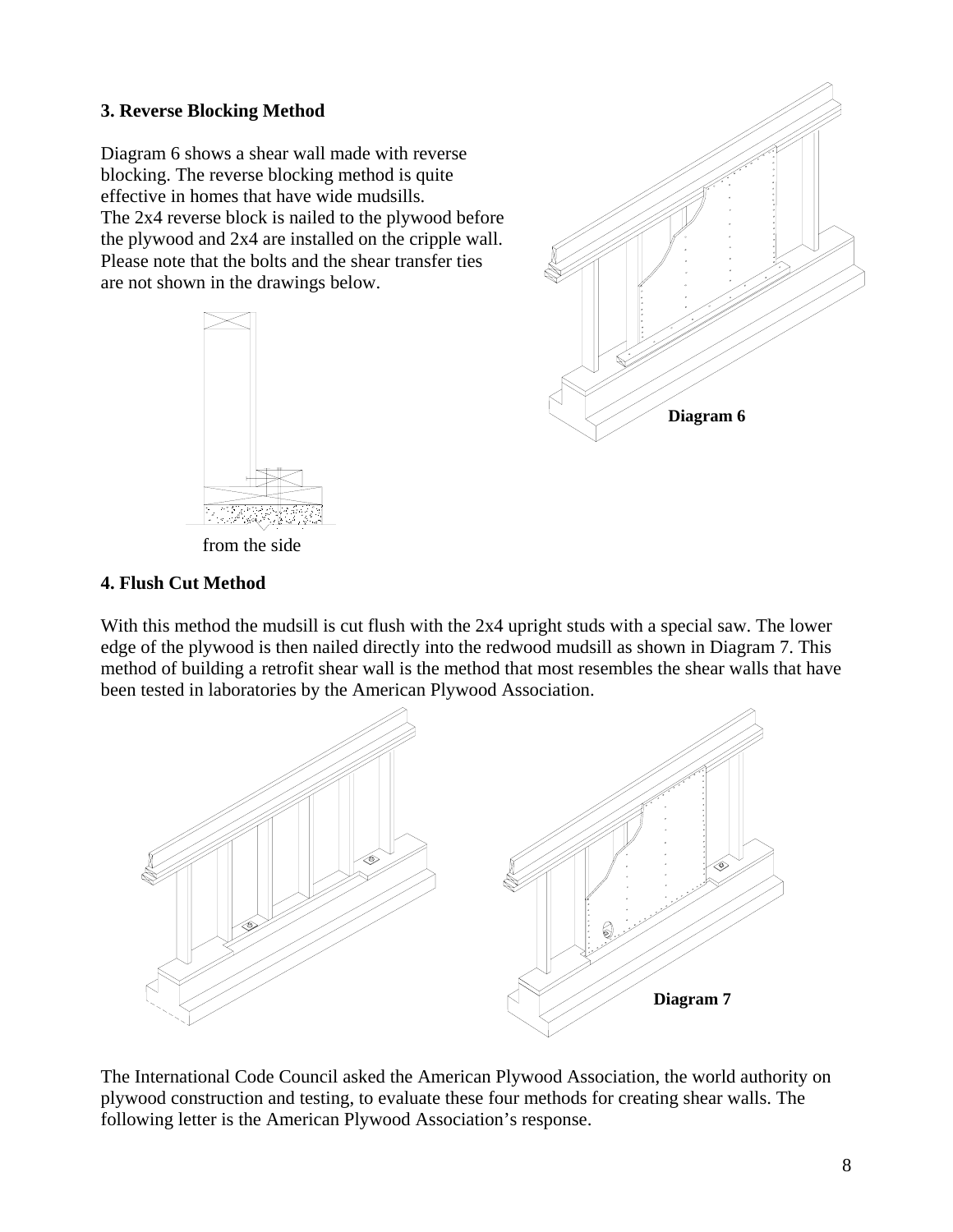

**Diagram 12: Upper top plate splice**

It is very important to connect make sure any breaks in the upper top plate are spliced together. This is because the movement of the floor is transferred through the toenails into the floor joists and the toe nails push and pull on the upper top plate. You want to make sure this movement is transferred to the shear wall.

The circled portions and red line of the diagrams above illustrate what happens. As the floor moves to the left the movement of the floor is transferred to the toenails. The toenails in turn push on the upper top plate. This force is transferred all along the upper top plate until it reaches a break in the upper top plate at which point it stops, unless the two pieces on either side of the break are spliced together with nails or a steel strap. 12d common nails installed with a nail gun by shooting the nails up though the lower top plate into the upper top plate on each side of the break is the easiest and cheapest way to make this connection. Install a lot of nails, probably 20 on each side of the break in the upper top plate. Spread them out over 2 or 3 stud bays, they are cheap and easy to install.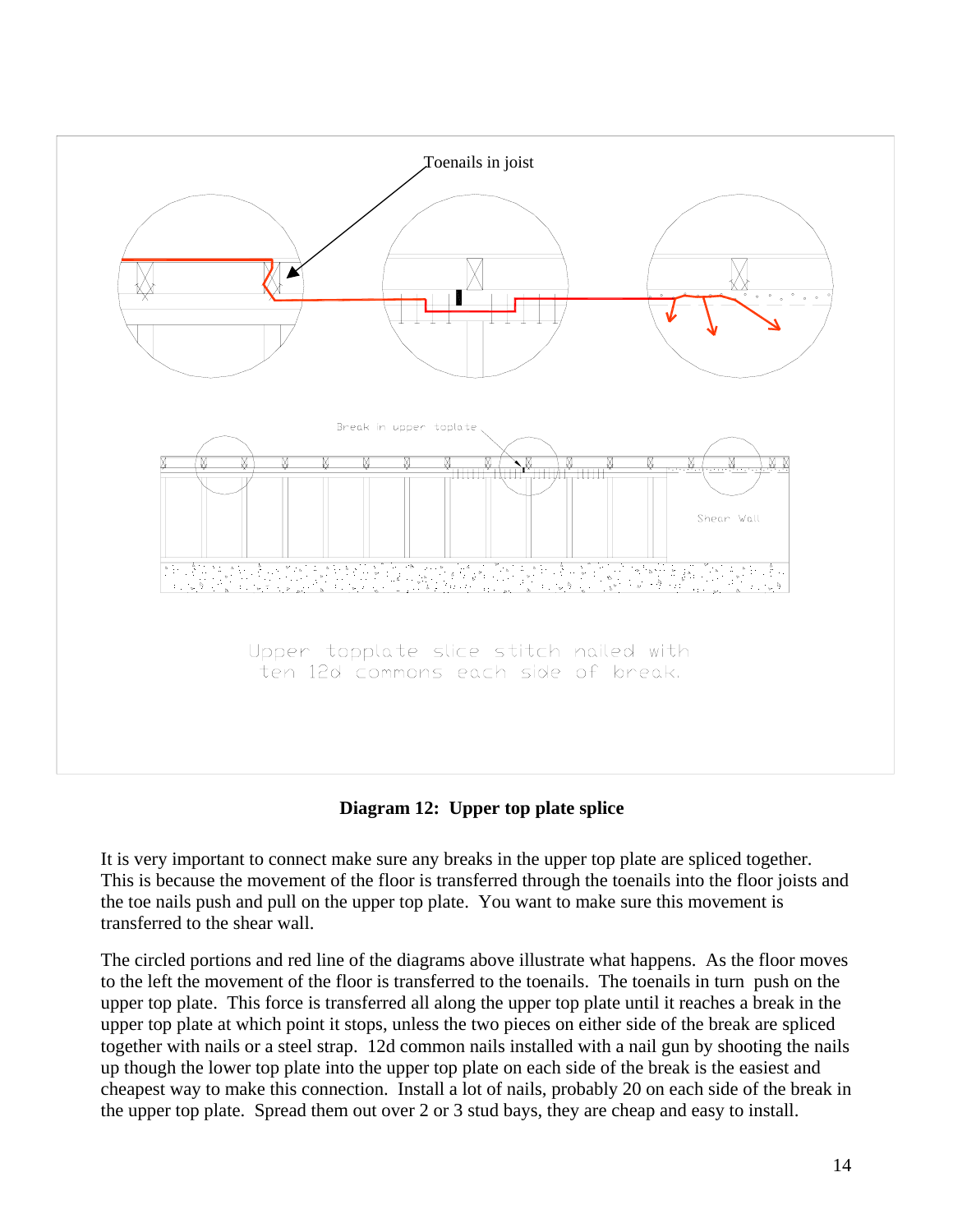Below is a drawing of what it probably looks like under your house if you do not have a cripple wall. The mudsill needs to be attached to the foundation and the end and rim joists attached to the mudsill.



**Diagram 14:** No cripple walls

Here is an example of what can happen when the floor framing is not attached to the mudsill. The unbolted mudsill can also slide off if it not bolted to the foundation. The mudsill on this house happened to be bolted. This house slid off its foundation because it did not have shear transfer ties.

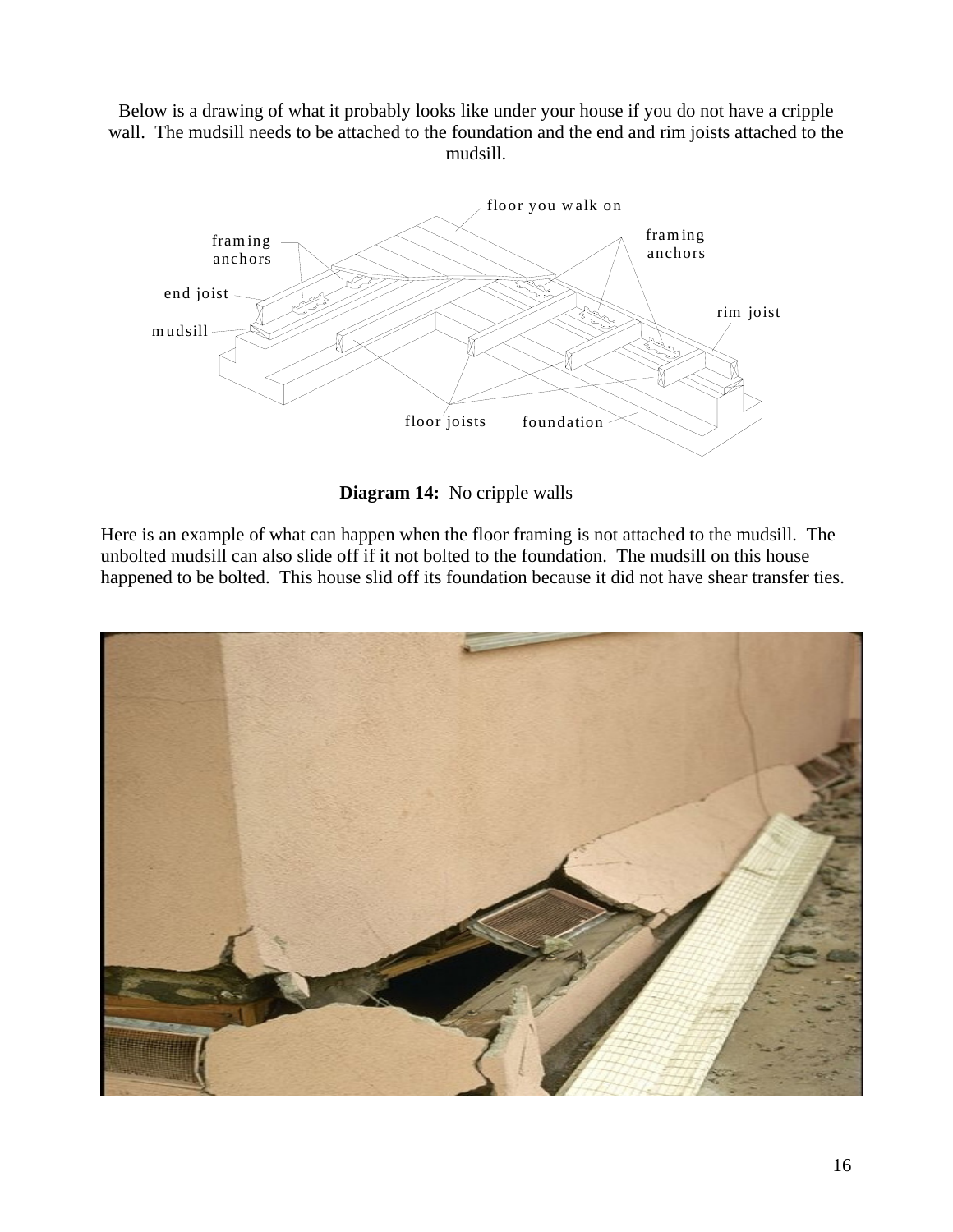# **Does retrofitting work?**



210 Elm Street in Santa Cruz saved by retrofitting

In 1989, at the corner of Center and Elm streets in downtown Santa Cruz, architect Michael O'Hearn unwittingly created a laboratory for the study of seismic retrofit design.

On that corner, at 214 and 210 Elm Street, were two identical Victorian style homes. The same builder, with identical materials and using the same construction techniques, built them 100 years ago.

O'Hearn started by retrofitting #210 by installing plywood shear panels on the cripple walls and bolting the mudsill to the foundation. Unfortunately, there was no time to retrofit #214 before the 7.1 Loma Prieta earthquake hit on Oct. 17, 1989.

In a sense, 214 Elm Street was the "control element" in this amazing experiment. "The building came apart in four sections," O'Hearn said: "The one we had retrofitted (210 Elm St.) cost us \$5,000 to repair. The other one (214 Elm St.) cost us \$260,000 to repair. The whole building had to be jacked up, repaired, and slid back on a new foundation."

O´Hearn offers this advice, "For homes more than 20 years old located in areas of seismic activity, I strongly urge owners to consider seismic retrofit. It's alot cheaper to retrofit a house now than to repair it after an earthquake."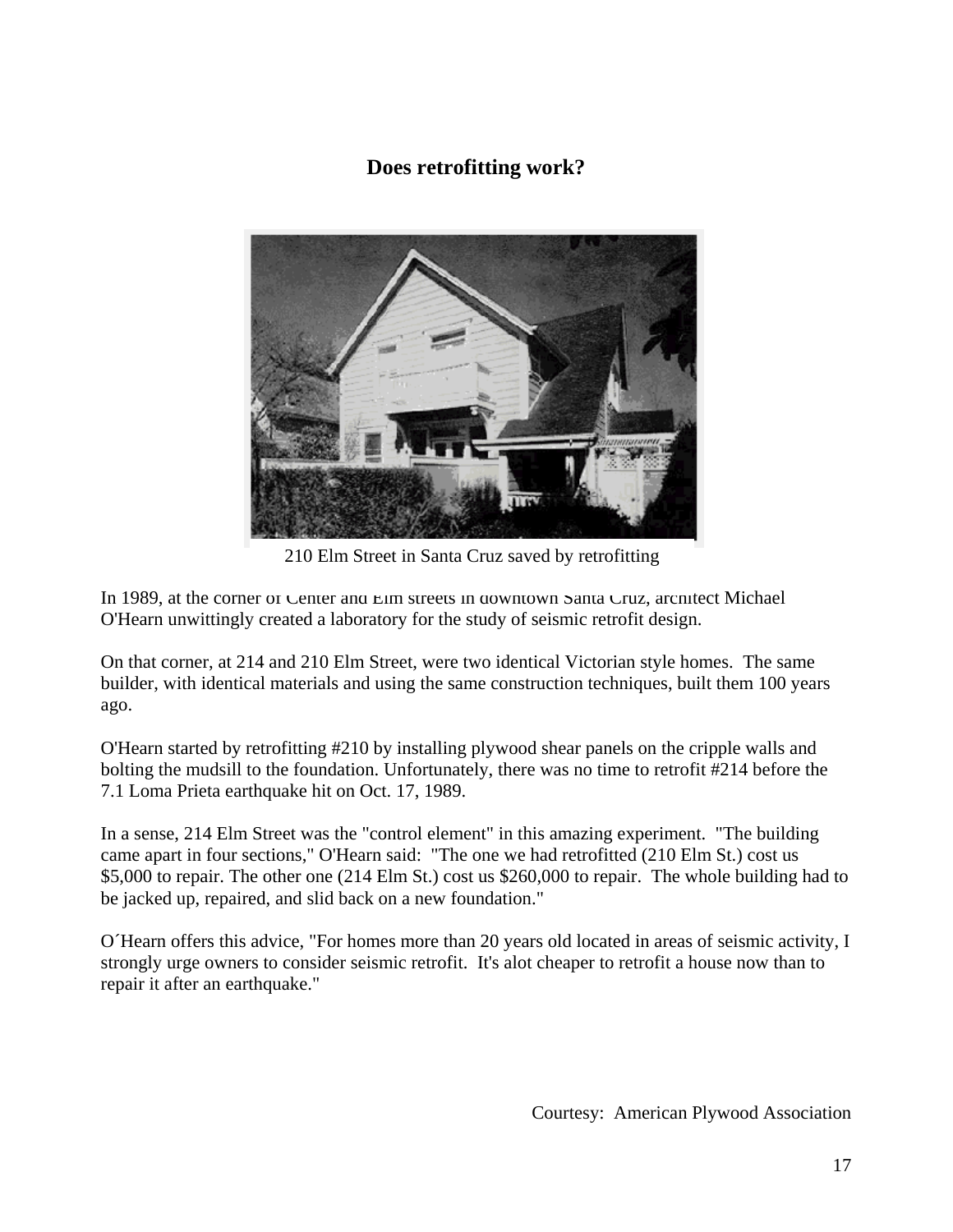# **Overturning Forces**

Overturning forces act on all shear walls. However, sometimes a shear wall will be subjected to very strong overturning forces that can damage the shear wall. These forces must be resisted to prevent this damage. In the following pages we will discuss overturning forces and how to resist them.



# **Lateral and Overturning Forces acting of a Shear Wall**

When the floor of the house pushes along the top of the shear wall, it not only tries to slide the wall along its length but also tries to roll it over. The lateral forces of an earthquake (called shear forces) acting along the top of a shear wall create overturning forces much as a tall chest of drawers will tilt up and overturn if you try to slide it across the floor by pushing it from the top.

If the floor is pushing along the top of the shear wall with a certain amount of force, that force will be distributed evenly over the length of the shear wall. In the above example, 3600 pounds of force is acting along the top of a 12-foot-long shear wall. This force is distributed along the top of the wall so that the shear wall must resist 300 pounds of force per linear foot of wall (300plf.) The bottom and both sides of the shear wall must also resist 300plf. The arrow at the left end of the shear wall indicates 2400 pounds of overturning force that must be countered by a downward force of 2400 pounds (300plf x 8ft.) to prevent the wall from overturning or rocking up off the foundation. This 2400 pound force can be provided by a 'hold-down' device; in some cases the weight of the building is enough to keep the wall from overturning. At the right end of the wall 2400 pounds of compression pushes down on the mudsill and foundation. The bolts anchoring the mudsill of the shear wall must resist the 3600 pounds of force acting on the top of the shear wall that is transferred through it to the mudsill. This force is trying to push the shear wall along the top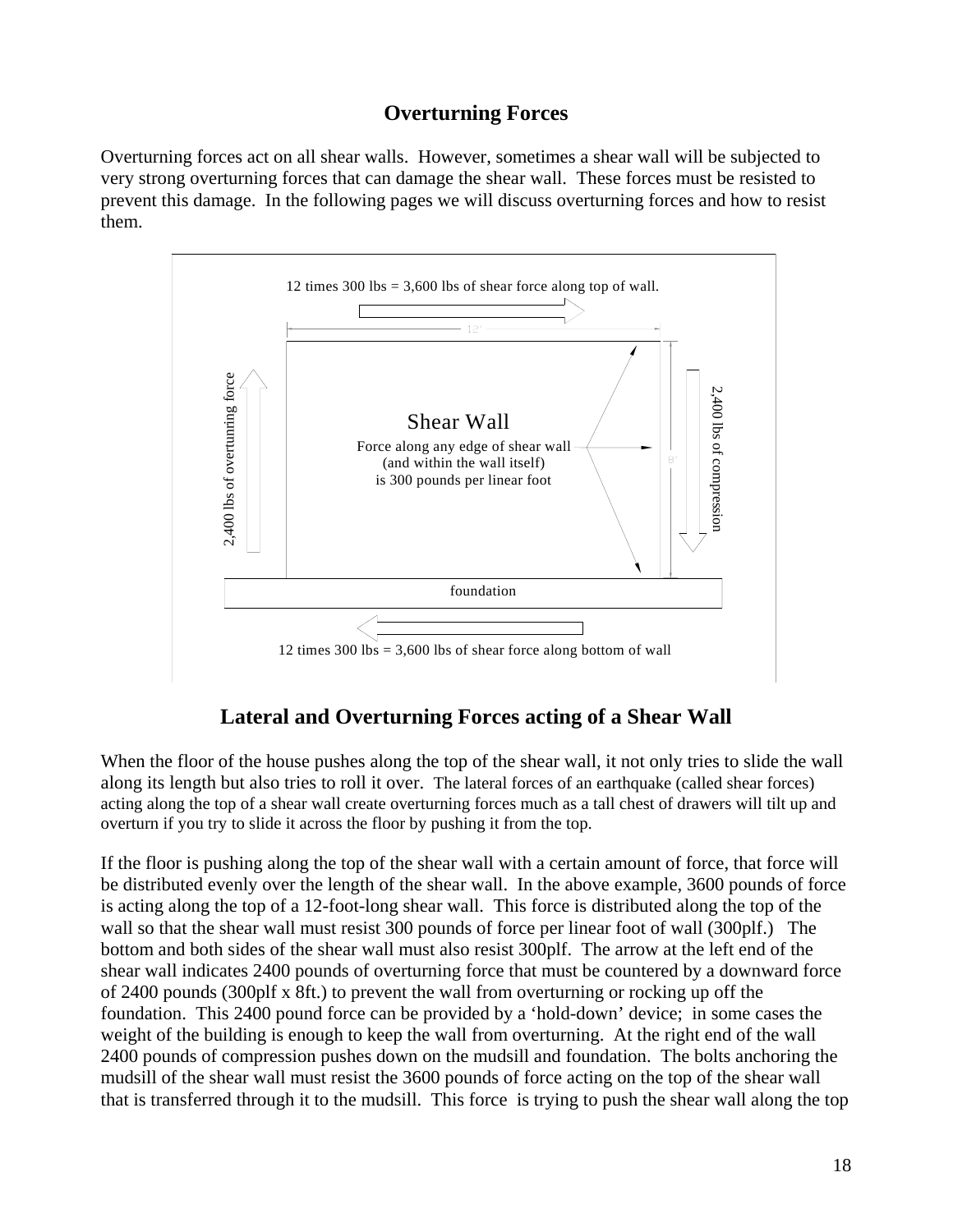of the foundation. In an actual earthquake this force alternates back and forth rapidly against the shear wall as the earth shakes back and forth, and the forces represented by the arrows alternate directions back and forth just as rapidly. Therefore both ends of the wall must be able to resist both compression and overturning forces alternately.



Here is an example of a shear wall overturning. This drawing is exaggerated in order to illustrate what happens. Most of the damage to the shear wall occurs where the plywood lifts up and away from the mudsill. The house will also sustain a significant amount of damage. Below is a close up illustrating tearing of the plywood at the mudsill. Once this happens the shear wall can not longer transfer shear forces into the bolts.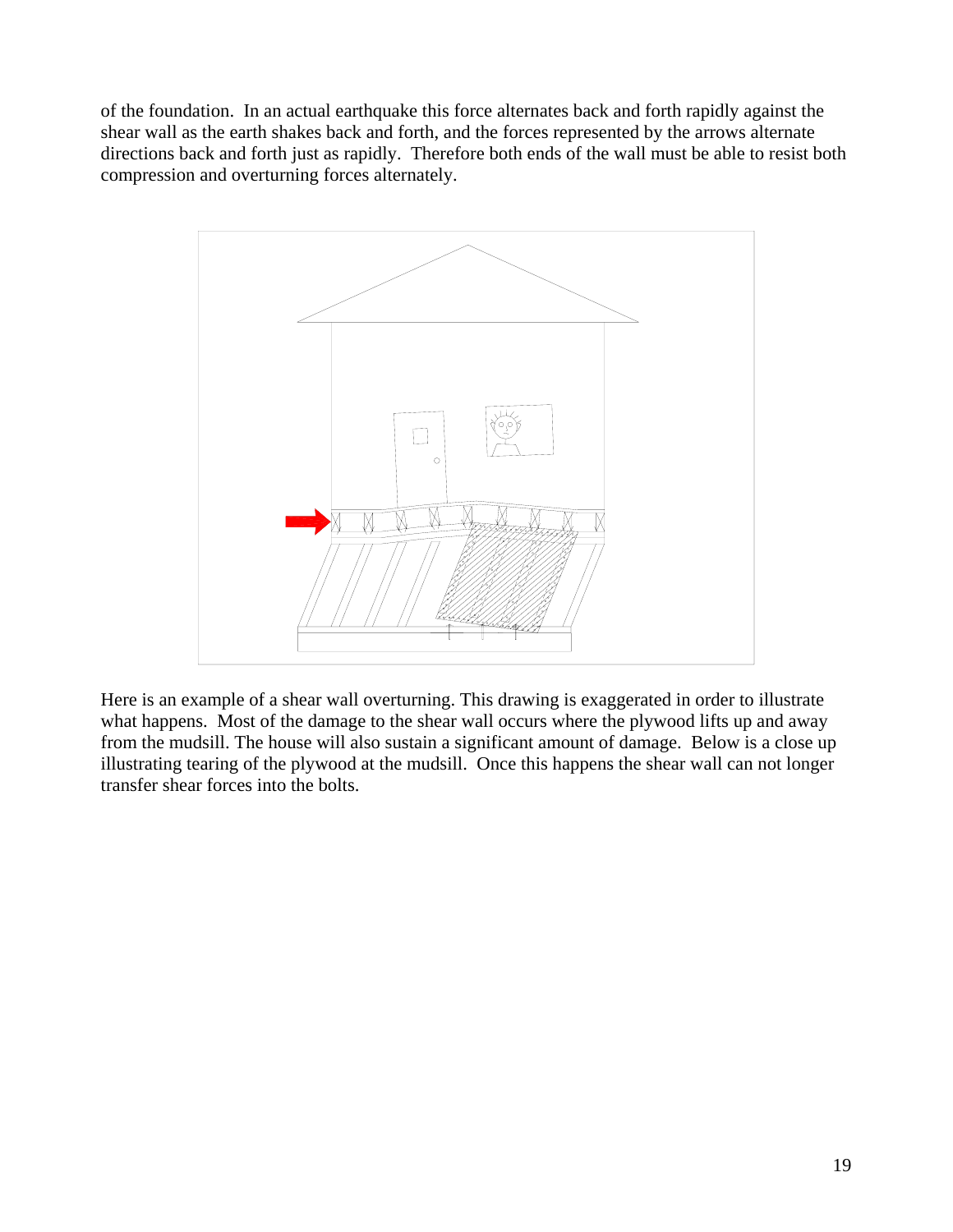



Overturning damage caused to shear walls at front of garage.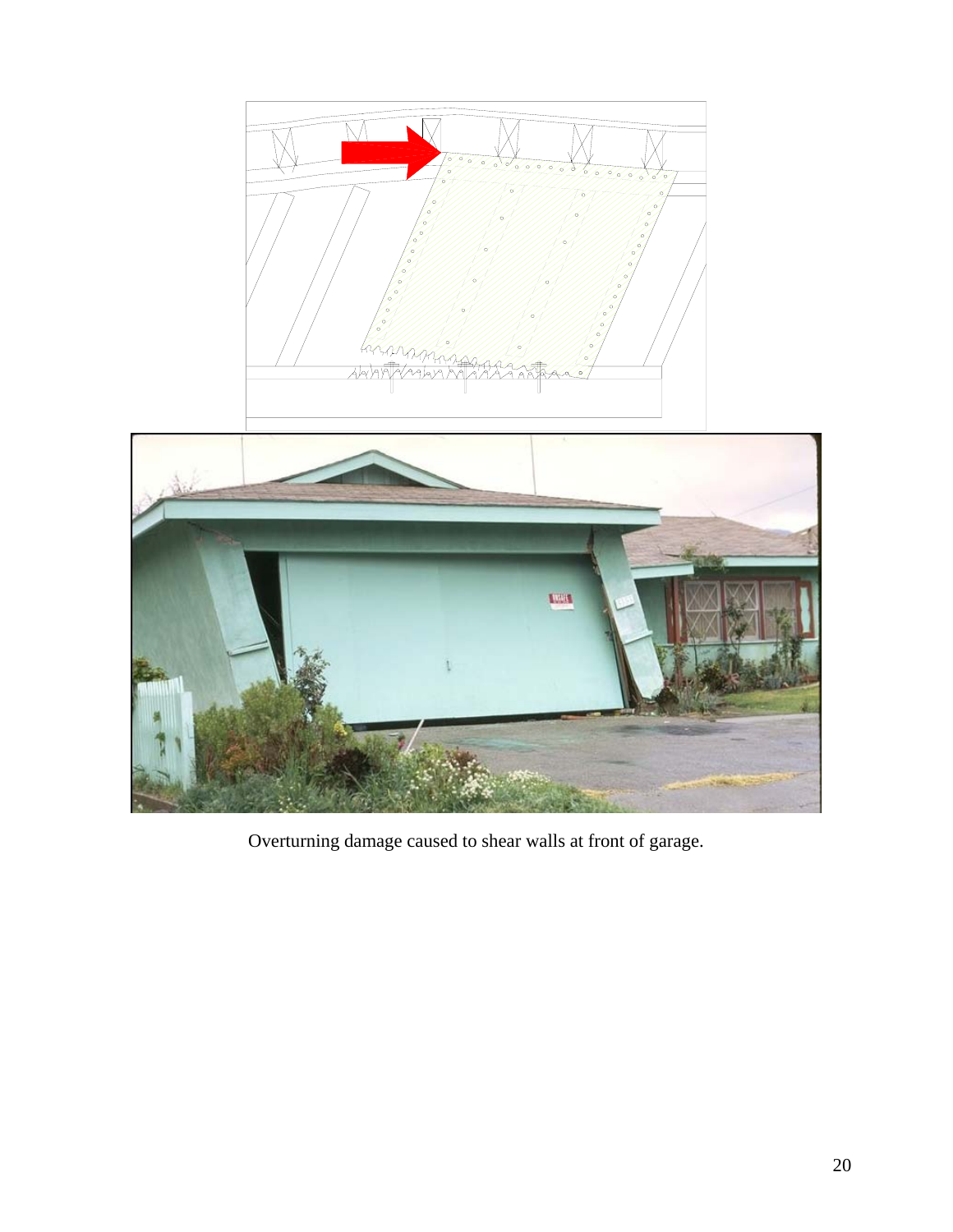

The building on the left used to be two stories. This collapse was caused by overturning of tall narrow shear walls that could not resist the earthquake forces generated by the heavy living area above a garage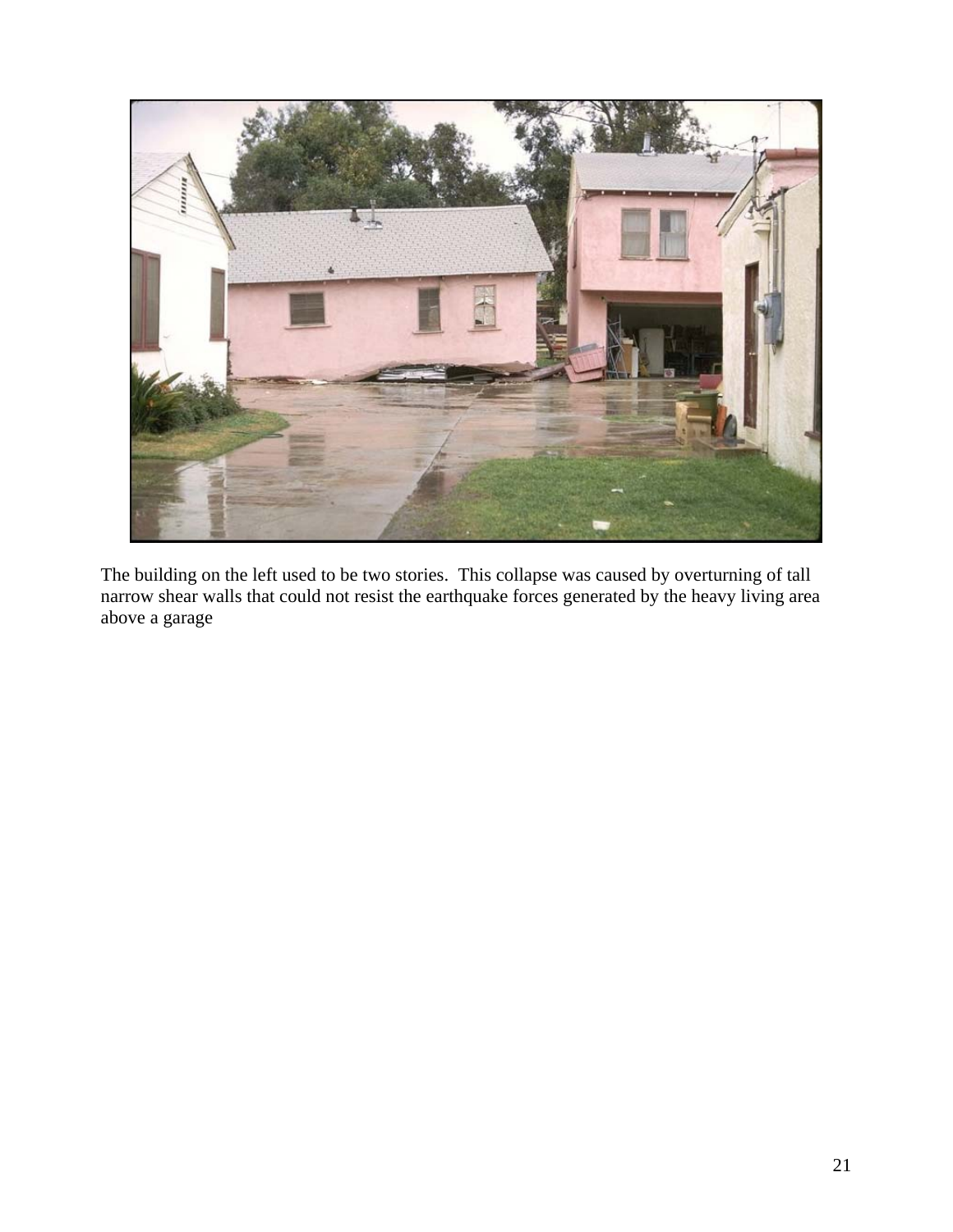

# **Shear Wall with Hold-downs to resist overturning**

The hold-down hardware shown at the ends of the shear wall in the figure above is designed to resist overturning forces. The holdown hardware is attached to the posts at each end of the shear wall and as the ends of the shear wall try to lift up and overturn, the holdowns keep them held firmly to the foundation. Each hold-down is connected to the foundation with a foundation anchor rod set deep in the concrete, secured with epoxy.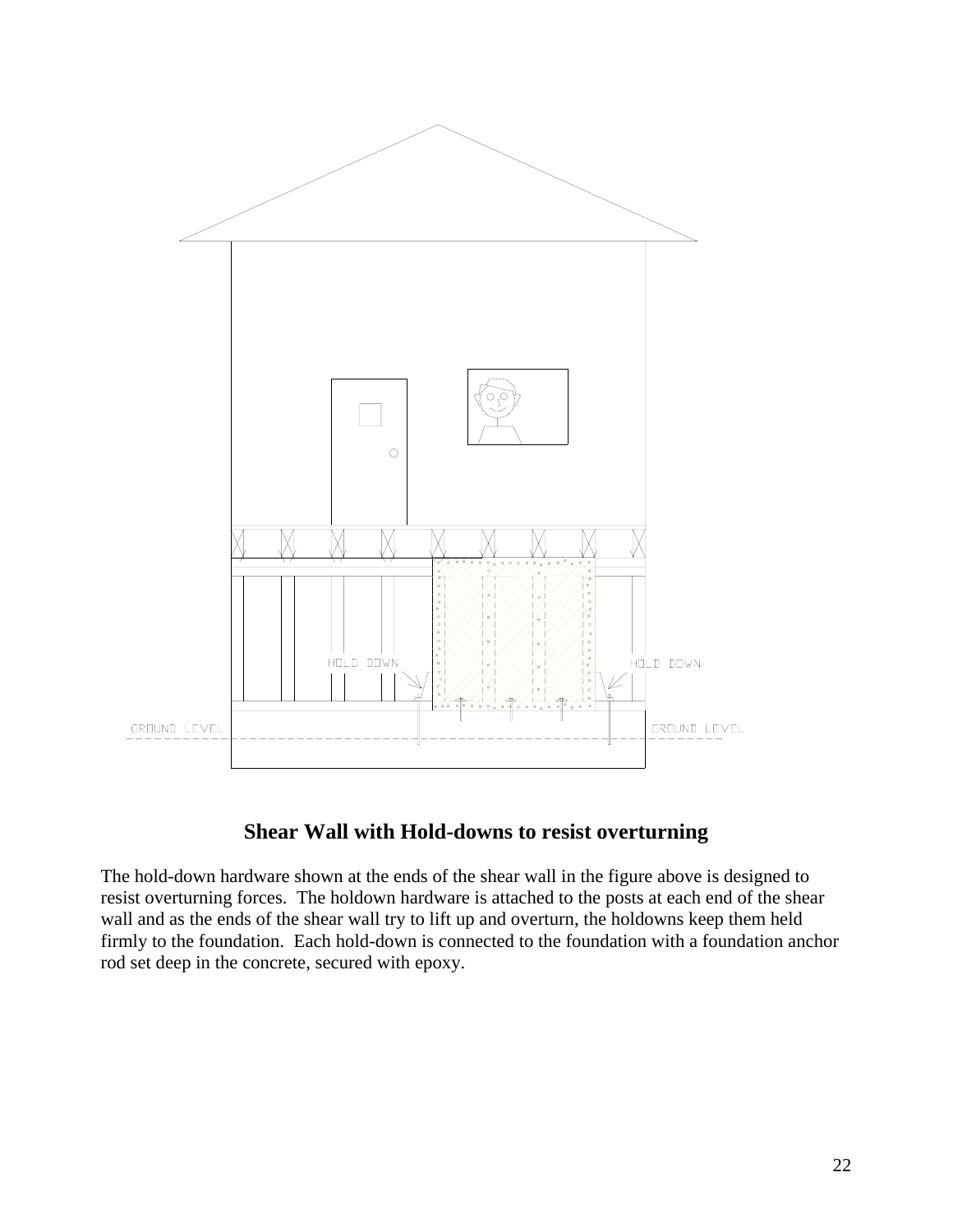

As it tries to overturn, the left end of this shear wall pulls up on the holdown, which in turn pulls up on the foundation anchor rod. The concrete must be strong enough so that the foundation anchor rod does not break out of the foundation. In addition, the foundation must have enough strength and weight so that it does not lift up or deform. Large hold-downs can resist upwards of 15,000 pounds of force, but can only be effective if attached to a foundation that also weighs 15,000 pounds (or can mobilize 15,000 pounds of building weight). Note that only *one* holdown acts at any given moment as the shear wall rocks back and forth.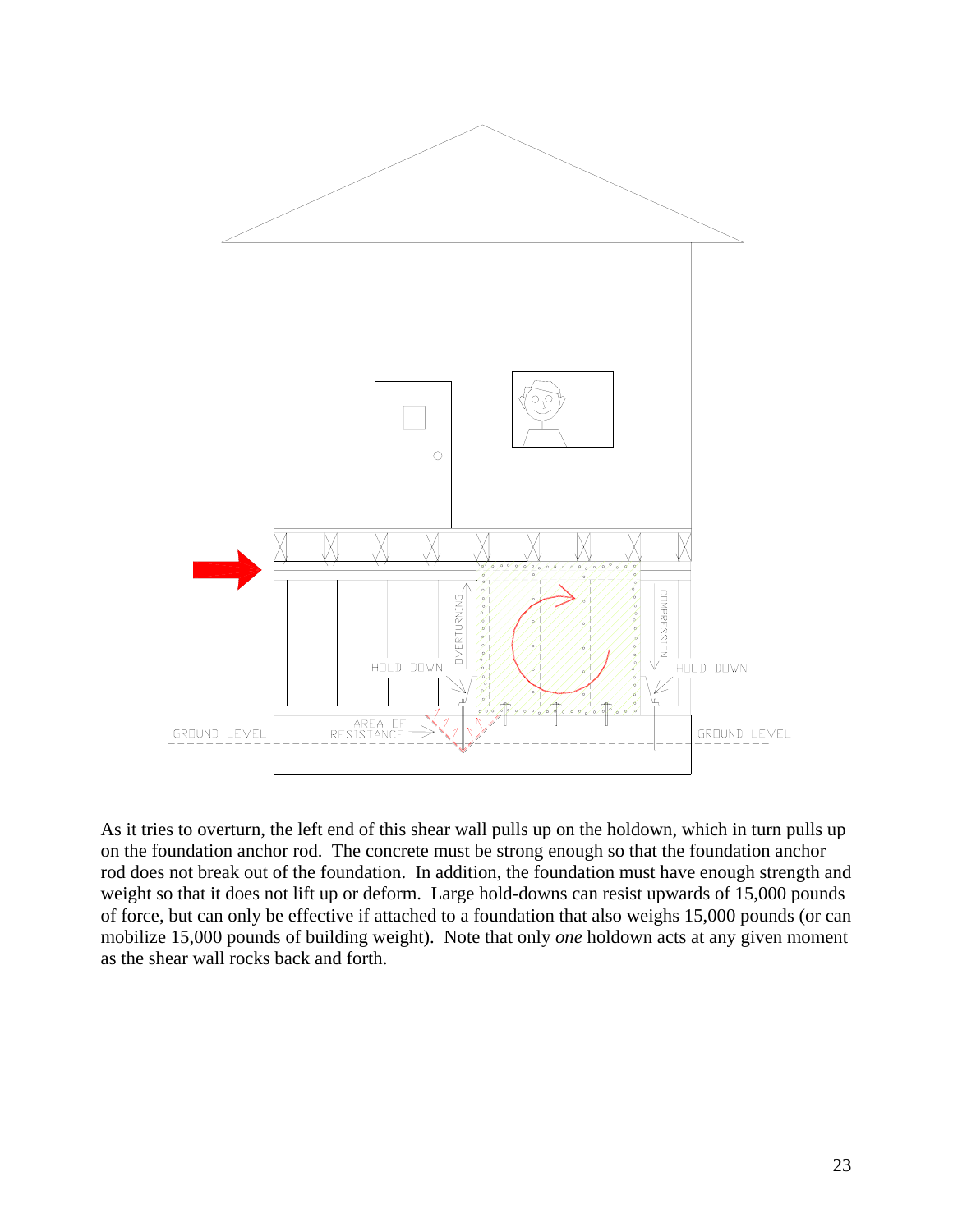

Sometimes the overturning forces are so great that an un-reinforced concrete foundation breaks, or an improperly reinforced foundation deforms. This can lead to a lot of movement of the floor that results in significant damage to the structure.

### **Concrete poured under holdowns and foundation to prevent overturning**

#### **Long anchor rods for holdowns need full embedment in concrete**

Foundations under retrofit shear walls often need extra attention in order for them to resist large overturning forces. Many old foundations are shallow and narrow and most do not have reinforcing steel. Many of them are also cracked. Without reinforcing steel these foundations can snap at the hold-down locations. Ideally we want to make sure that the uplift force on the hold-down is resisted by the same amount of downward force provided by the foundation weight. The best solution to prevent overturning in shear walls with un-reinforced concrete foundations is to provide additional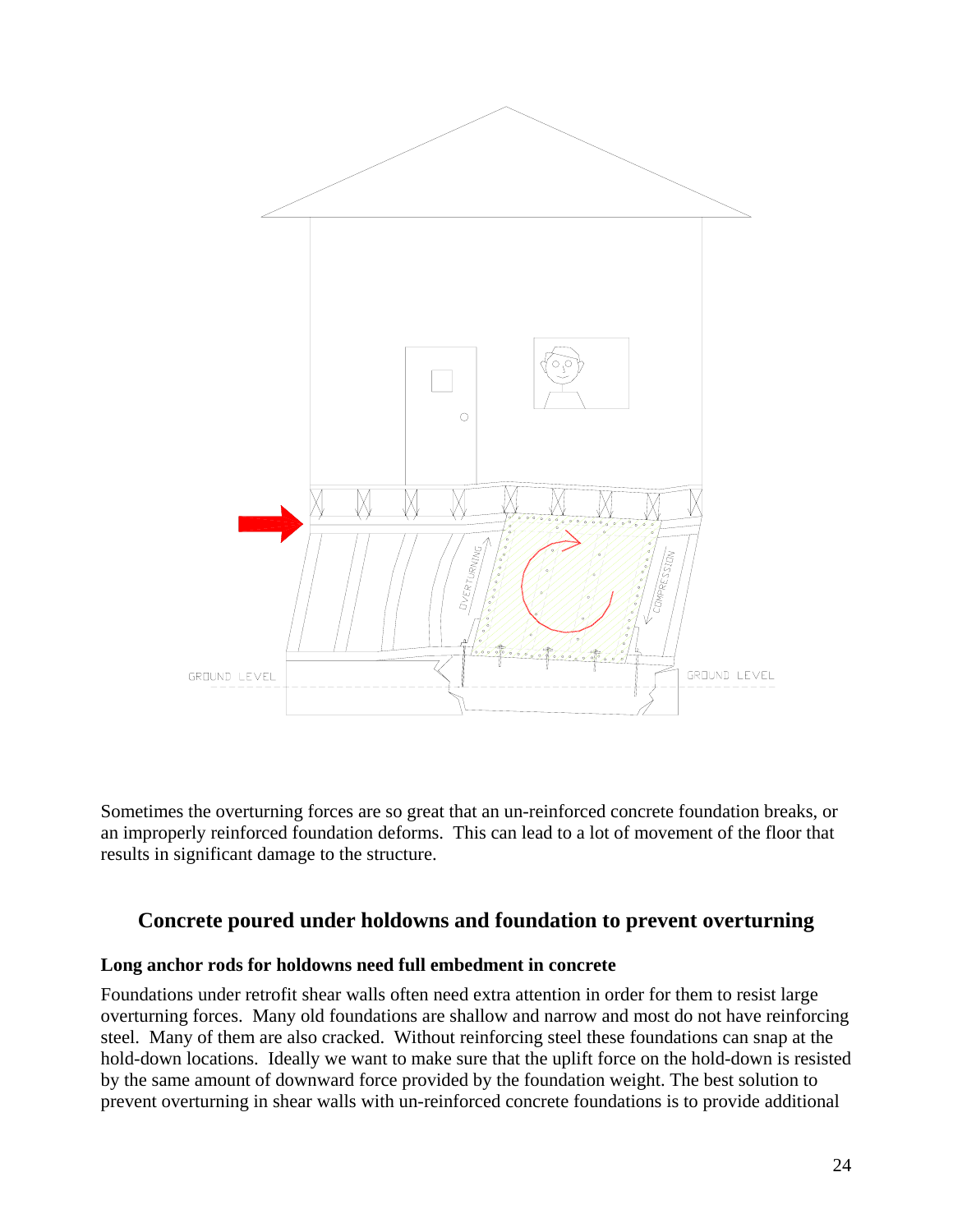weight to anchor the hold-downs. This can be done by pouring heavy blocks of concrete beneath the holdowns. One cubic yard of concrete weighs 4000 pounds; on tall narrow walls you often need a full cubic yard of concrete under each hold-down.

After calculating the required weight, dig a hole centered under the hold-down location that is large enough to hold the amount of concrete you will need. Once you dig the hole under the old foundation, drill through the existing concrete at the holdown location next to the end studs so that you can extend the hold-down anchor rod through the hole to be embedded in new concrete. Install the all-thread anchor rod through the old foundation until it extends to 4 inches above ground level at the bottom of the hole. Put a nut on the end of the anchor rod then fill the hole with concrete. If your shear wall is 8 feet tall and carries a force of 500 pounds per foot then you will have 4000 pounds of uplift and since concrete weighs 4,000 pounds a cubic yard, you have effectively resisted the overturning force.

The existing un-reinforced concrete foundation shown here is only 8 inches deep and 12 inches wide. This is clearly insufficient to resist the overturning forces that a new 8 foot tall by 8 foot long shear wall will exert on the foundation. A one-cubic yard hole has been dug out under both ends of the shear wall so that these holes can hold 4000 pounds of concrete.





Here is the same view after the concrete has been poured and the plywood installed. An all-thread anchor rod with a nut at its lower end has been cast into each block of concrete to anchor the holdowns to the new concrete.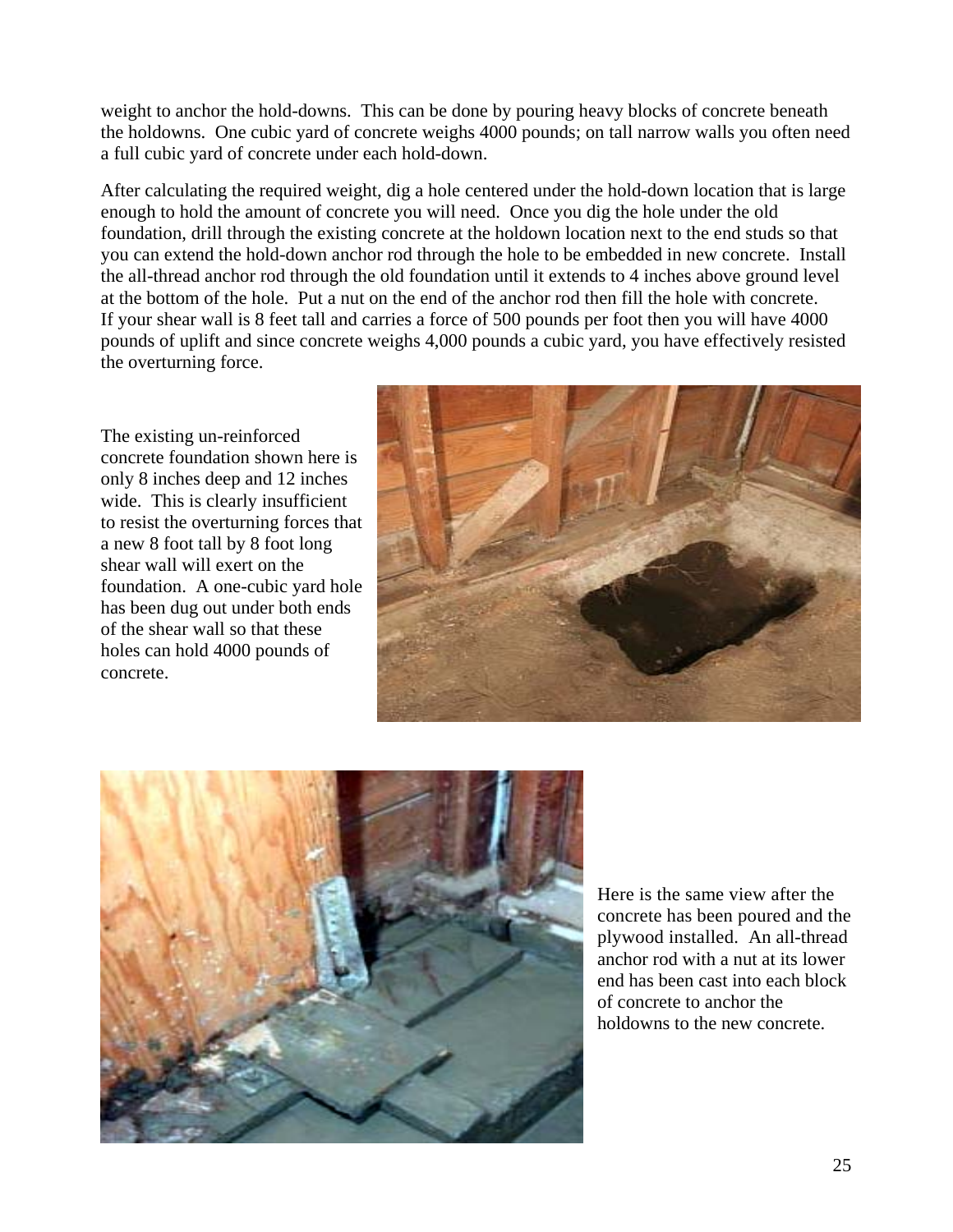

Some engineers have concerns that the added concrete weight will cause settlement of the ground beneath. Concrete weighs about 145 pounds per cubic foot while soil weighs about 115 to 120 pcf. Digging out soil and replacing it with concrete results in a net increase of about 30 pounds per cubic foot, or about an 800 pound increase for a cubic yard. But when you dig down three feet (assuming a cube) you get a significant increase in the allowable bearing capacity of the soil. So in almost all cases, you're better off with respect to settlement by adding the concrete. It is extremely rare for the additional concrete to cause settling problems unless the house was built on uncompacted fill, in which case it would already be settling.

Lastly, if you have used the base shear formula and information provided here to calculate how much uplift you will have and what size hold-down to use, it's a very simple step to determine how much concrete it will take to resist that uplift. Its not so simple if you want to count soil adhesion and/or weight of adjacent building components, which can lessen by a substantial amount the quantity of required concrete and related excavation--but in the end it will probably be a toss-up between engineering costs vs. concrete/excavating costs. If you're curious, you might ask for a half hour of a structural engineer's time and get his opinion on these matters. Digging a hole for more concrete than you actually need is an unpleasant task, especially if it is not necessary.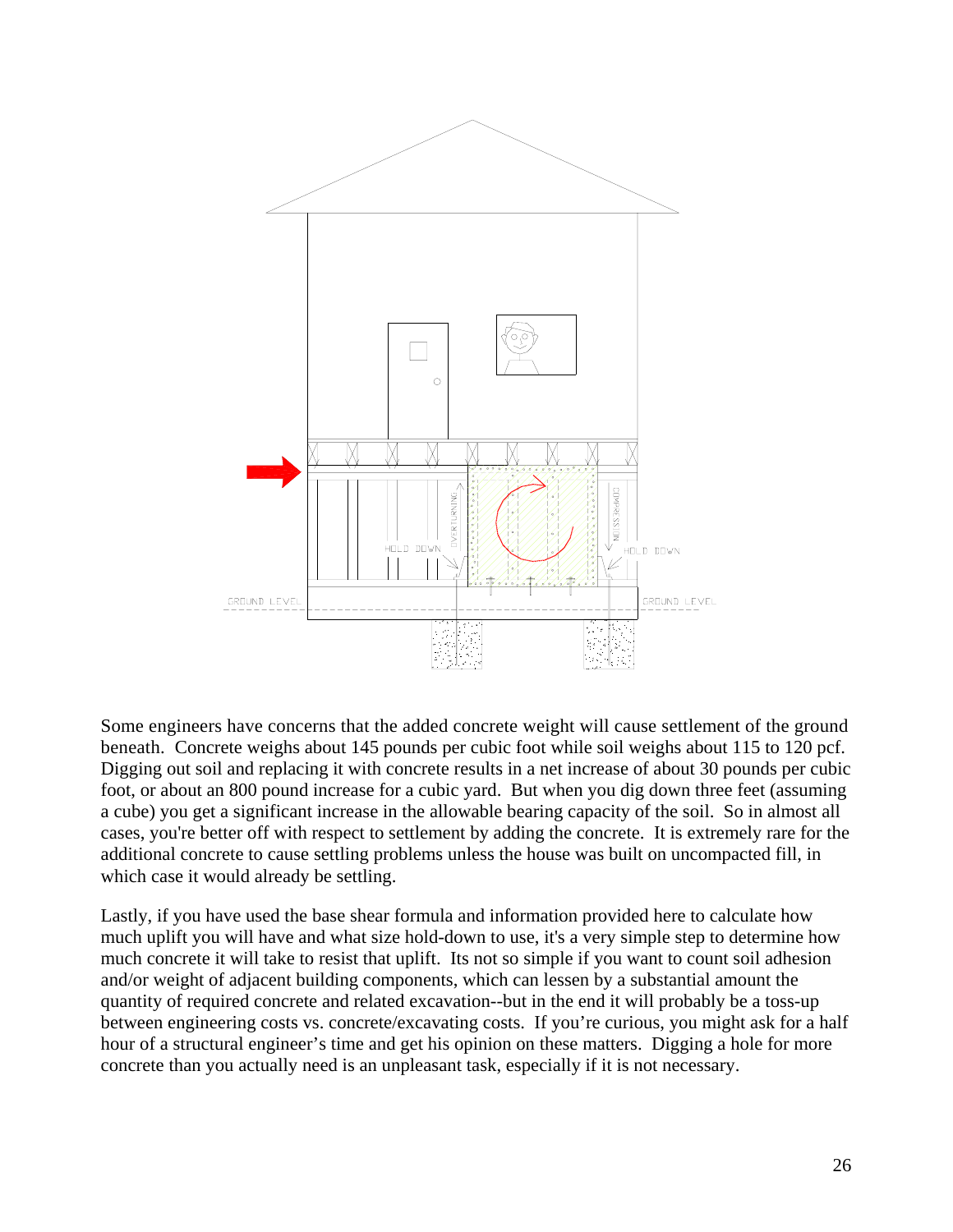Foundations with steel reinforcing are much stronger than plain concrete foundations but surprisingly, the building code used in California only began requiring reinforcement ("rebar") in residential foundations in 1997, and then only in Seismic Zones 3 and 4. The Bay Area is in seismic zone 4. All concrete cracks as it cures so rebar is placed in foundations to hold the concrete together after it cracks. Unfortunately, in an older foundation there is no way to know for sure if it has rebar without using a special metal detecting device.

Cracks leave un-reinforced foundations very prone to breaking near the hold-downs due to the large uplift and compression forces that shear walls can exert at those locations. Cracks may be microscopic and are not always obvious to the naked eye. Fortunately, after about 1960 it was a common construction practice to install rebar in foundations, but it is still possible that a retrofit shear wall can exert sufficient forces on a reinforced foundation to damage it.

In reinforced foundations, because the concrete is connected together with steel, the hold-downs will try to pick up longer segments of foundation. Foundations reinforced with steel are much less likely to break, even though the foundation may not have sufficient weight to resist the overturning forces.

Homeowners often cannot afford the work involved in pouring additional concrete to anchor holddowns, but still insist that something done. Here it is very important to inform the owner of the limitations his retrofit will have without this concrete work. Simply nailing up plywood on the walls should keep the studs from collapsing onto each other, but once overturning forces tear the plywood out of the sill the wall will no longer be able to resist shear forces . If the concrete is good and the footing deep the shear wall assembly should remain intact and keep the house from collapsing.. Best of all is to install concrete under the holdowns to resist any significant overturning. These options should be explained to the homeowner. If the homeowner still chooses not to do this foundation work it is it important to install the holdown anchor rods as deep into the existing foundation as possible. This way the hold-downs will try to pick up as much of the foundation as possible; the deeper the holdown anchor rod embedment, the more concrete the holdown anchor rod will try to pick up.



**Three segments of a shear wall tearing at vertical joints**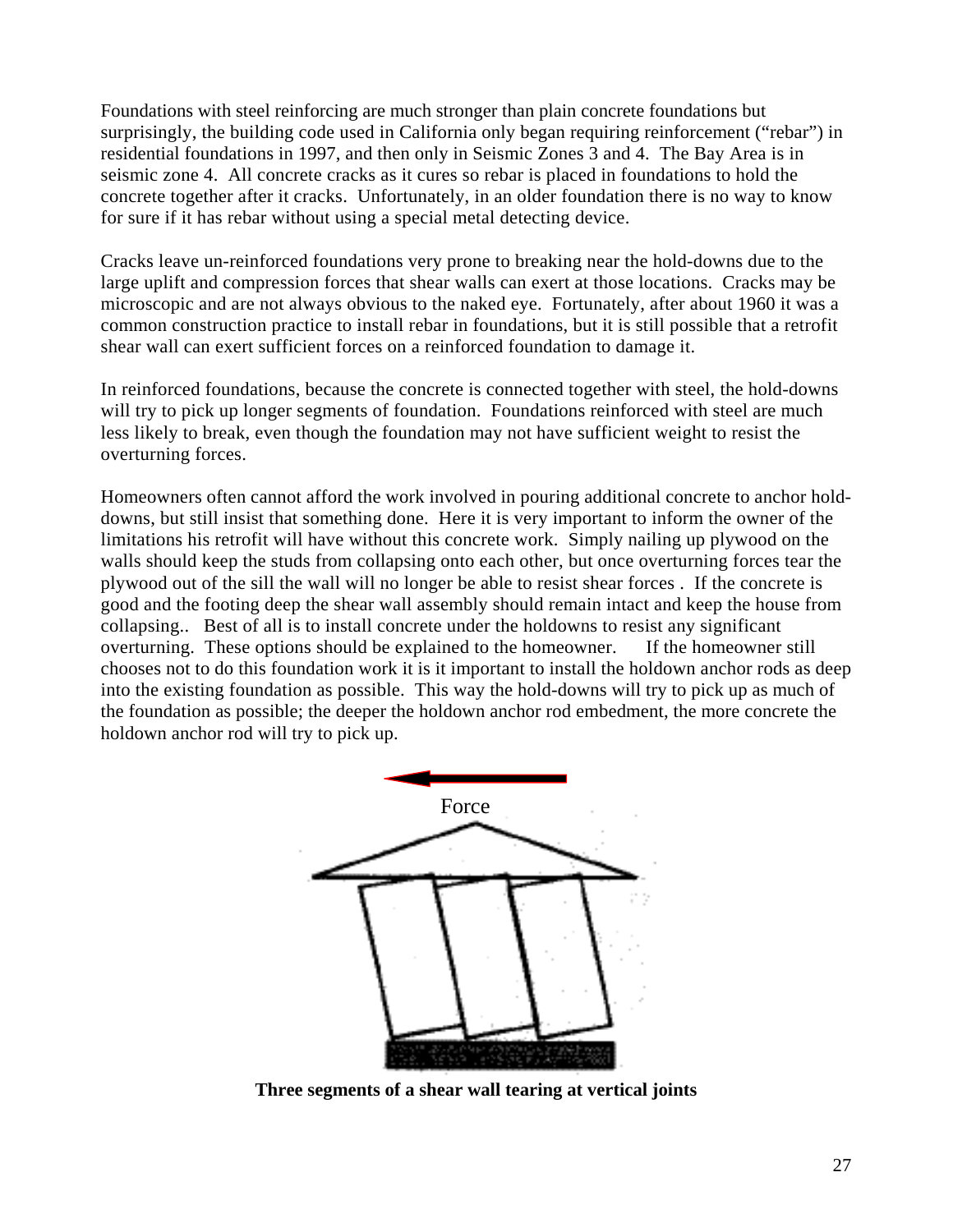The figure above shows a shear wall made of 3 pieces of plywood. Each piece must resist overturning forces and this force can cause the shear walls to tear apart at the seems. This type of failure occurrs because the individual sheets of plywood are not connected well enough where they are butted together.

It is very important that plywood shear walls be well stitched together at adjoining edges so that they perform as one piece of plywood. The American Plywood Association recommends framing at panel joints be a single 3x4 or double 2x4s nailed together with 12d common nails 3 inches on center staggered.

# **Shear, Compression, and Overturning Forces**

The shear, compression, and overturning forces can cause a shear wall to fail in the following ways:

• Earthquake forces are ultimately resisted by the bolts in the mudsill. If there are not enough bolts, or the bolts are installed in oversized holes, the mudsill can split. Inadequte bolting allows the whole wall to slide along the foundation and split the sill.